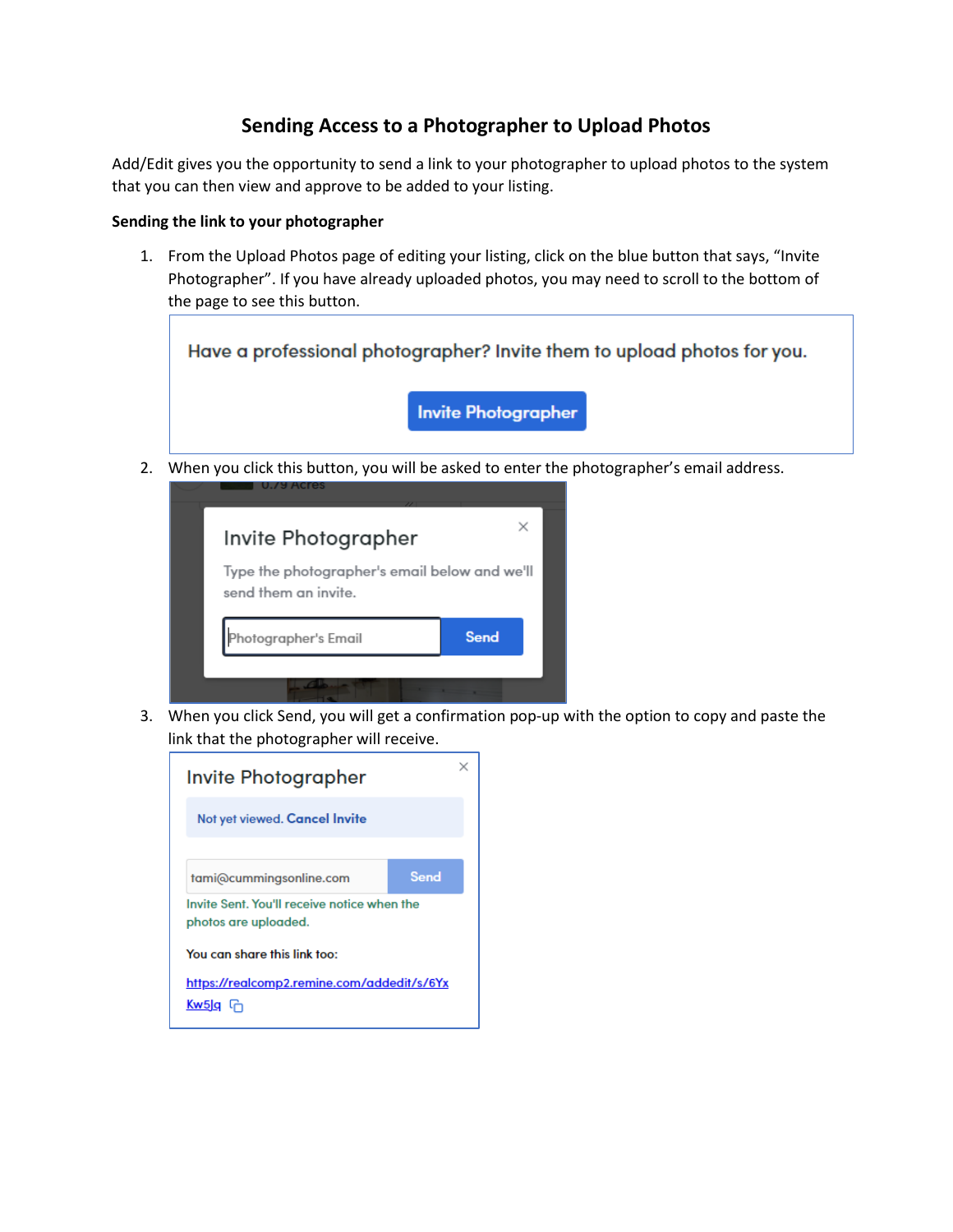## **What the Photographer sees**

1. The photographer will get an email inviting them to upload your photos. They will need to click the blue button and then enter the email address that you used to send the email.

| VI)                                                          |  |
|--------------------------------------------------------------|--|
| <b>TAMI CUMMINGS</b>                                         |  |
| Invites you to upload photos to a listing at 1234 BERKSHIRE: |  |
| <b>Upload Photos</b>                                         |  |
| <b>Enter your email to continue</b>                          |  |
| <b>Continue</b>                                              |  |

2. The photographer does not have access to any data or functionality other than uploading the photos for that listing. The address of the listing is in the upper left corner, if they have multiple addresses they are working on.

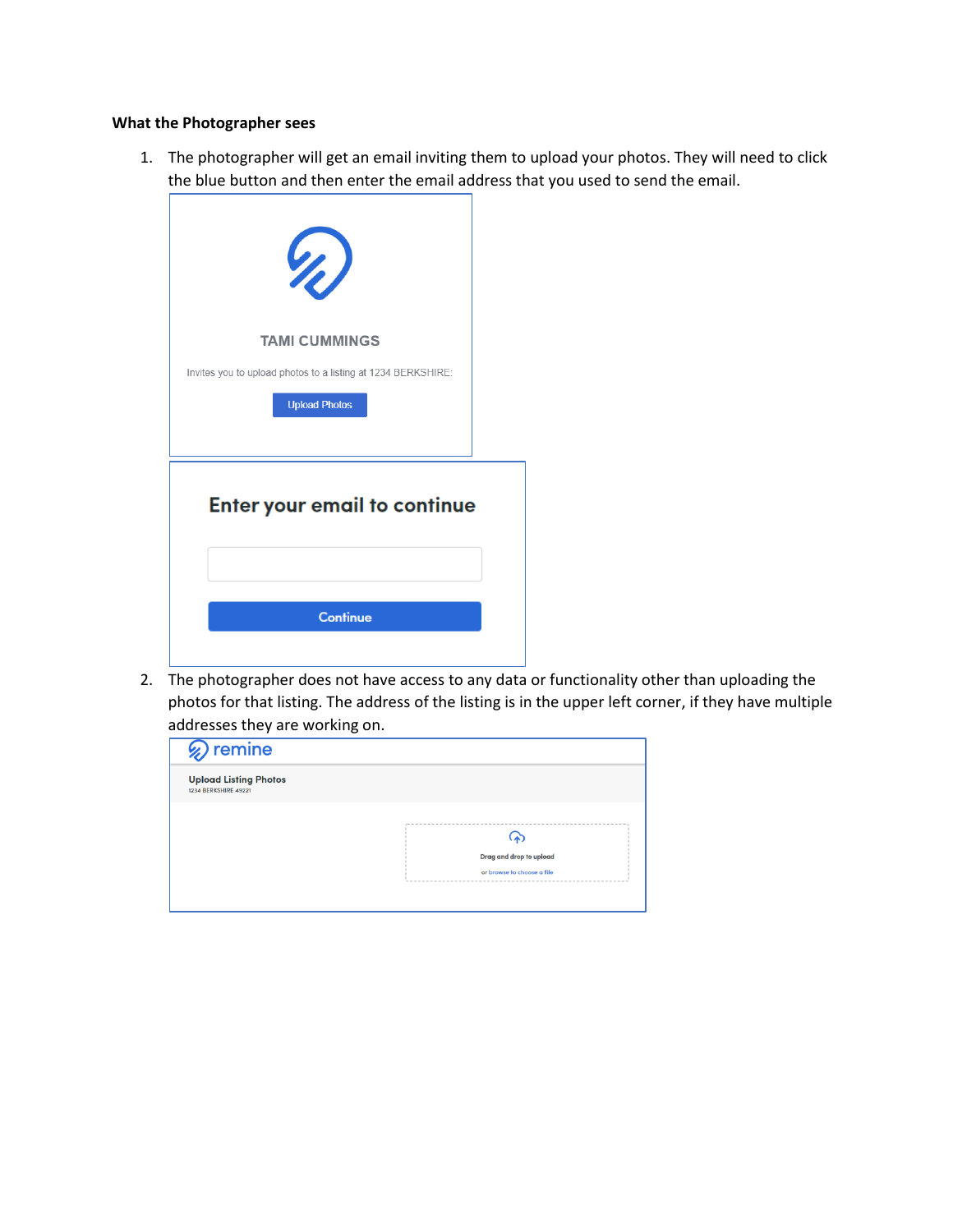3. Once they have uploaded the photos, they check the box in the upper left corner of each photo they want to share with the agent and click the blue button in the upper right "Send to Agent".

| <b>Upload Listing Photos</b><br>1234 BERKSHIRE 49221 |                                                       | <b>Send to Agent</b> |
|------------------------------------------------------|-------------------------------------------------------|----------------------|
|                                                      | Drag and drop to upload<br>or browse to choose a file |                      |

4. When they click Send to Agent, they get a final confirmation that they are done. Click Yes, Send to Agent to send the photos, or Cancel to return to the screen to make changes.

|                           | <b>Send to Agent</b>                     |
|---------------------------|------------------------------------------|
| <b>Confirm Submission</b> |                                          |
|                           | Are you finished uploading? You will not |
|                           | be able to upload more photos once       |
| they are sent.            |                                          |
| Cancel                    | <b>Yes, Send to Agent</b>                |
|                           |                                          |

## **Posting the photos to your listing**

1. When your photos are sent from the photographer, you will see a Review Photos button on the right side of this listing on the Add/Edit dashboard. Click the Review Photos button.

| <b>Listings</b><br>Show Map $(x)$<br><b>Published</b><br>Incomplete <sup>•</sup> |                                                                     |             |                      | 20221004576          | <b>Create Listing</b><br>$\nabla$ Filters |                                    |                      |
|----------------------------------------------------------------------------------|---------------------------------------------------------------------|-------------|----------------------|----------------------|-------------------------------------------|------------------------------------|----------------------|
| <b>Address</b>                                                                   |                                                                     | Status #    | <b>Property Type</b> | <b>Listing Price</b> | DOM $\triangleq$                          | Agent/Office<br><b>Last Edited</b> |                      |
|                                                                                  | <b>1234 BERKSHIRE</b><br>Adrian, Michigan 49221<br>MLS# 20221004576 | <b>ACTV</b> | <b>RESI</b>          | \$1m                 | $\overline{4}$                            | <b>Bugs Bunny</b><br>6/23/2022     | <b>Review Photos</b> |
|                                                                                  |                                                                     |             |                      |                      |                                           |                                    |                      |